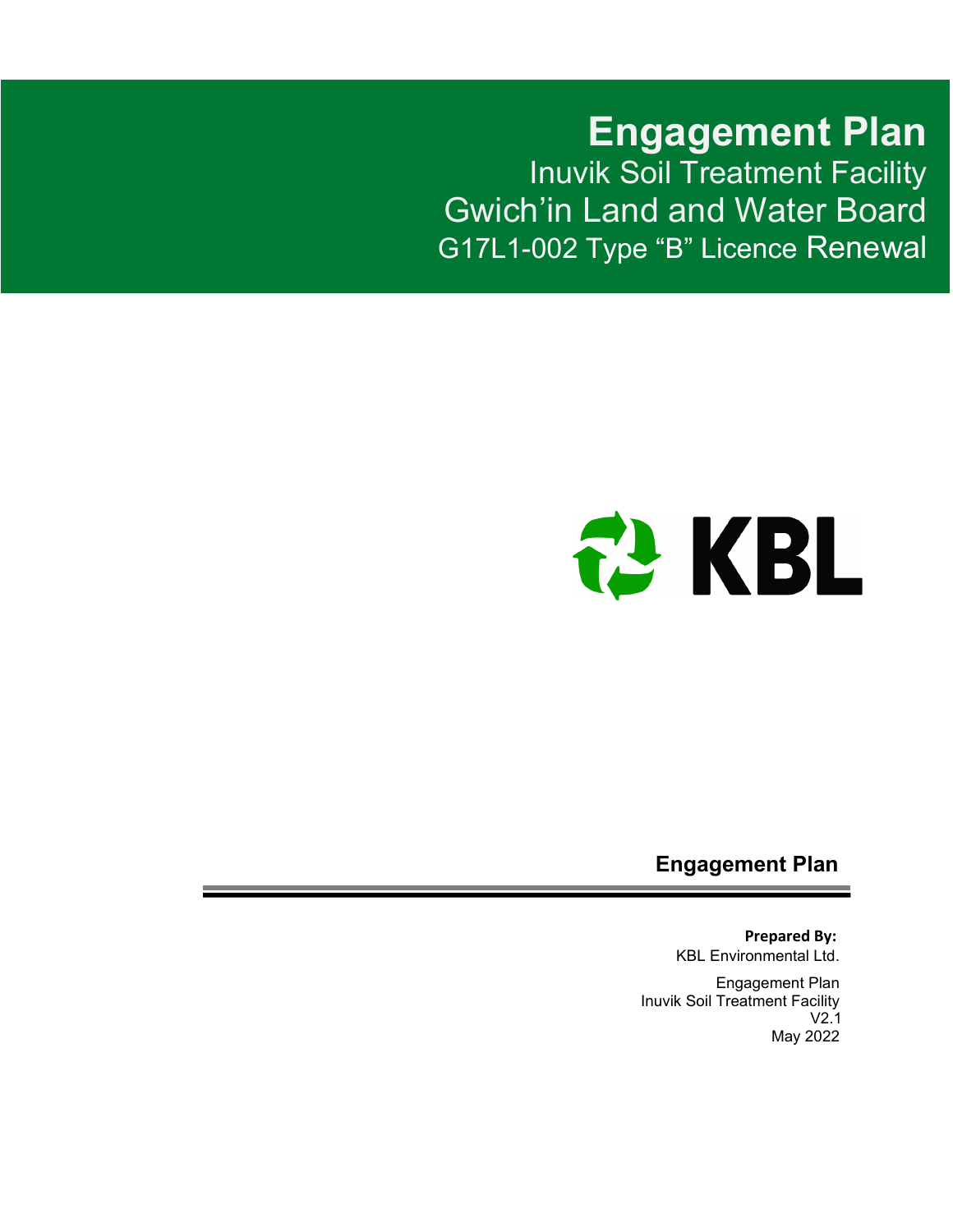### <span id="page-1-0"></span>**PLAIN LANGUAGE SUMMARY**

This Plan identifies who KBL Environmental Ltd. (KBL) is seeking to engage through communication in support of our application to renew Type "B" Licence G17L1-002 for a soil treatment facility in Inuvik, NT. KBL has, and will continue to, communicate with the Gwich'in Land and Water Board, the Gwich'in Tribal Council, Government of Northwest Territories Environment and Natural Resources and the Town of Inuvik throughout the application process.

Through initial discussions with the above, KBL identified the following parties to engage and consult with which may have an interest in the proposed project:

- Gwich'in Tribal Council Land and Resources;
- Gwich'in Land Use Planning Board;
- Gwich'in Renewable Resources Board;
- Gwich'in Tribal Council Department of Cultural Heritage;
- Inuvik Native Band;
- Nihtat Gwich'in Council;
- Nihtat Gwich'in Renewable Resources Council;
- Inuvik Recreation Parks and Library Advisory Board;
- Hamlet of Fort McPherson;
- Tetlit Gwich'in Council;
- Hamlet of Aklavik;
- Ehdiitat Gwich'in Council;
- Charter Community of Tsiigehtchic;
- Gwichya Gwich'in Council; and
- Environmental Impact Screening Committee, Inuvialuit Settlement Region.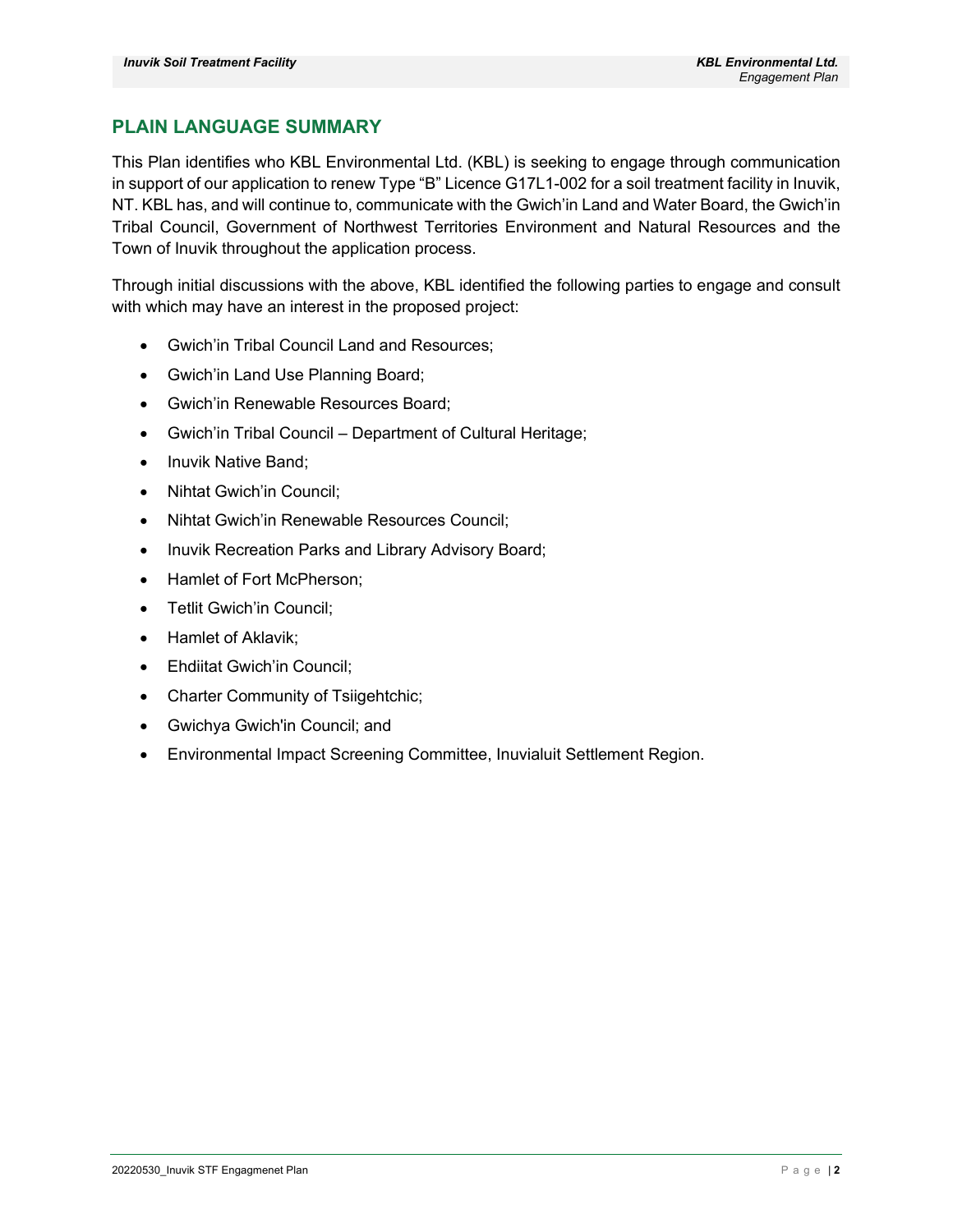### **TABLE OF CONTENTS**

| 1.0<br>1.1.                                                                                                                |  |
|----------------------------------------------------------------------------------------------------------------------------|--|
| 2.0                                                                                                                        |  |
| 3.0                                                                                                                        |  |
| 4.0<br>4.1.<br>4.2.<br>Community Meeting/Project Information Session - Inuvik Error! Bookmark not defined.<br>4.3.<br>4.4. |  |
|                                                                                                                            |  |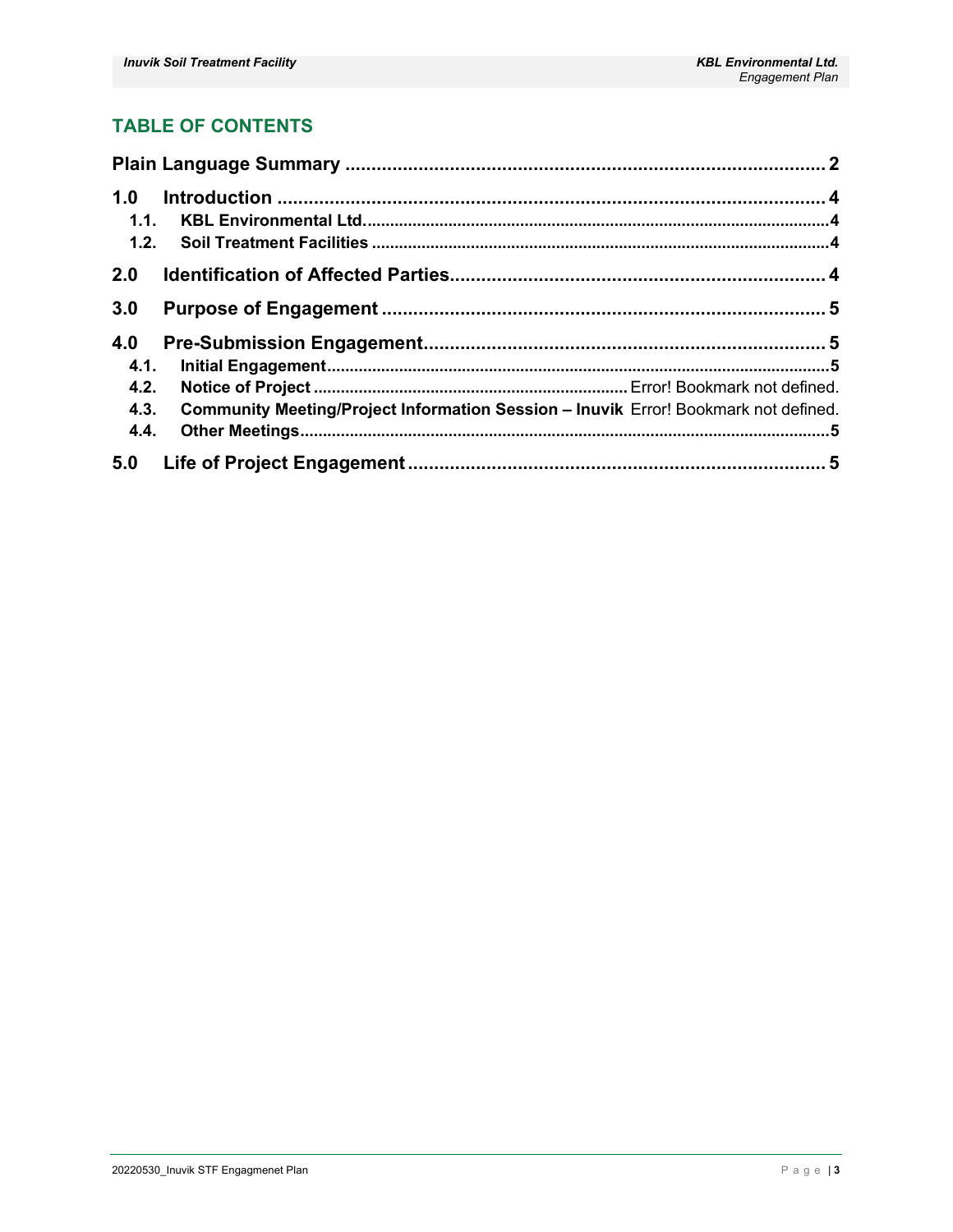### <span id="page-3-0"></span>**1.0 INTRODUCTION**

The purpose of this Engagement Plan (the Plan) is to describe how KBL Environmental LTD (KBL) proposes to engage parties who may have an interest in KBL's upcoming renewal application to the Gwich'in Land and Water Board for a Type B Water License G17L1-002. The application will be in support of KBL's Project Soil Treatment Facility (STF) at the Town of Inuvik solid waste disposal facility (SWDF).

KBL and the Town of Inuvik have renewed an agreement to lease a plot of land covering 0.8 hectares within the footprint of the Inuvik SWDF for the construction, operation, and management of an STF for a period of five years (the Project), with options for lease renewal.

#### <span id="page-3-1"></span>**1.1. KBL Environmental Ltd.**

Established in 2006, KBL is a privately owned and operated northern business providing our clients located in each of Canada's territories, British Columbia, and Alberta with waste management services and systems. The organization has proudly developed a reputation for innovation and best in class service with unsurpassed safety of operations. KBL presently operates four facilities in the Northwest Territories and Yukon with an additional facility that is in the final application stage. KBL staff and owners are committed to the communities in which we live and work, and we recognize and value our relationships with neighbors, land users and the community. We encourage open and ongoing communication throughout the life of all of our projects.

#### <span id="page-3-2"></span>**1.2. Soil Treatment Facilities**

Soil treatment facilities are utilized for receipt of contaminated soils that can be treated to meet regulatory criteria to allow for beneficial re-use. Prior to soil acceptance, soil composition and contaminant analysis data is reviewed by KBL to ensure that treatment criteria can be achieved. Once soil is received at an STF, it is either managed for disposal or treated. Soil treatment in northern climates is primarily during the summer months which offer more conducive conditions for material handling and increased promotion of hydrocarbon degradation. Facilities are generally located adjacent to municipal solid waste disposal facilities so that treated soils can be reused as daily cover (DC) for low density municipal solid waste.

### <span id="page-3-3"></span>**2.0 IDENTIFICATION OF AFFECTED PARTIES**

The following parties were identified as potentially affected by the Project based on preliminary project planning, local knowledge, and conversations with the GLWB:

- Gwich'in Tribal Council Land and Resources;
- Gwich'in Land Use Planning Board;
- Gwich'in Renewable Resources Board;
- Gwich'in Tribal Council Department of Cultural Heritage;
- Inuvik Native Band;
- Nihtat Gwich'in Council;
- Nihtat Gwich'in Renewable Resources Council;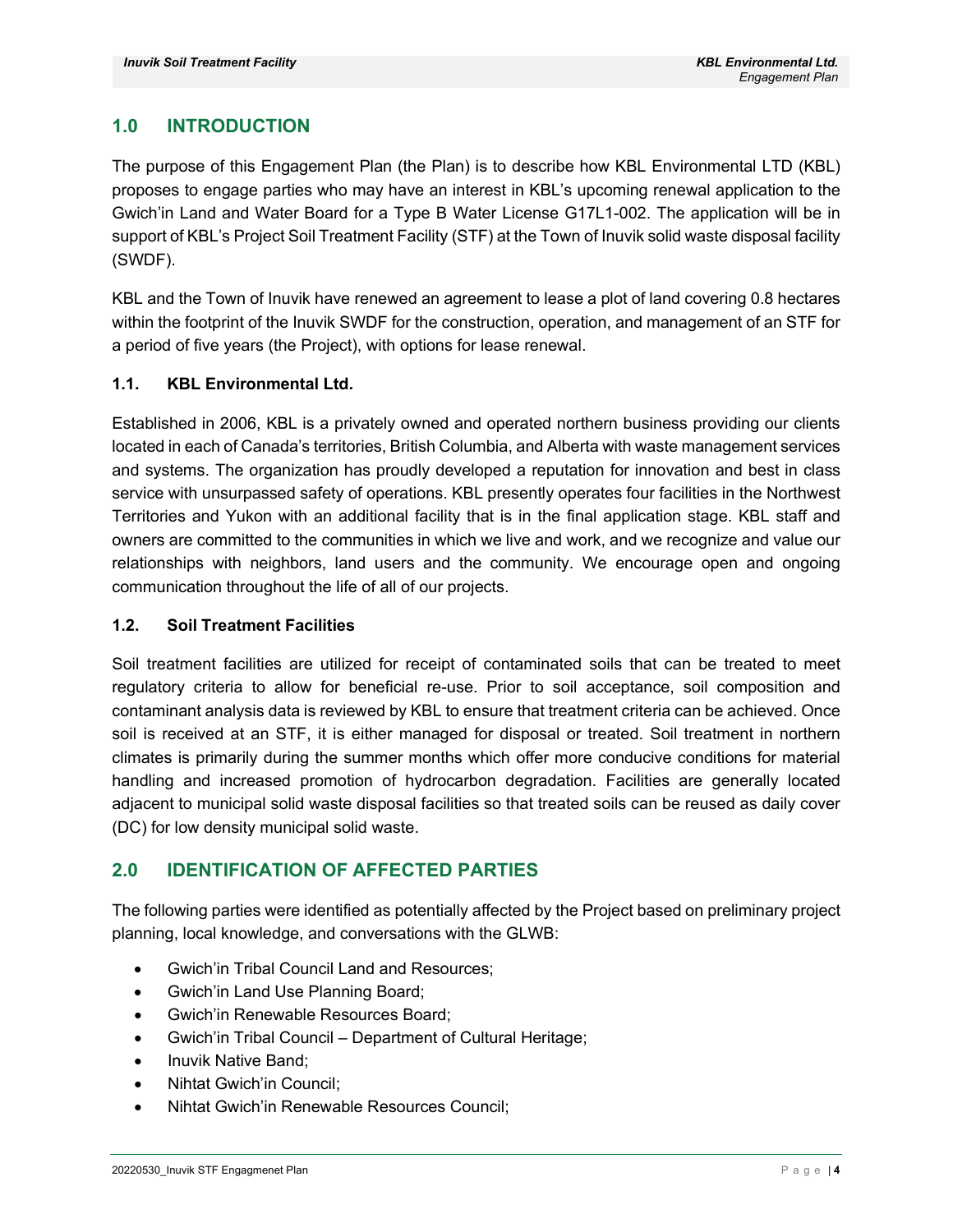- Inuvik Recreation, Parks and Library Advisory Board;
- Hamlet of Fort McPherson;
- Tetlit Gwich'in Council;
- Hamlet of Aklavik;
- Ehdiitat Gwich'in Council;
- Charter Community of Tsiigehtchic; and
- Gwichya Gwich'in Council; and,
- Environmental Impact Screening Committee, Inuvialuit Settlement Region

#### <span id="page-4-0"></span>**3.0 PURPOSE OF ENGAGEMENT**

Pre-submission engagement involves implementation of this Plan prior to submission of an application for a Type B Water License to the GLWB. The purpose of pre-submission engagement is to:

- 1) Identify parties potentially affected by development of a soil treatment facility in Inuvik;
- 2) Inform the parties of the Project rationale and proposed design; and
- 3) Seek to understand affected parties' interests and concerns, and to use that information to advance the project planning and inform the final engineering design of the facility.

#### <span id="page-4-1"></span>**4.0 PRE-SUBMISSION ENGAGEMENT**

#### <span id="page-4-2"></span>**4.1. Initial Engagement**

Beginning no later than mid-March 2022, KBL will initiate an engagement and consultation initiative to engage the parties identified, and involve any additional parties that may be identified as the engagement initiative is advanced. Pre-submission engagement will start with verbal contact by telephone with the Gwich'in Tribal Council, and then with other potentially affected parties. Following initial contact and understanding of parties' desire to engage, ongoing communication will vary based on the preferences of the parties and may include phone calls, emails, and letter mail. Each engagement, including all attempts to engage will be documented in the Project Pre-Submission Engagement Record.

#### <span id="page-4-3"></span>**4.2. Other Meetings**

KBL will accommodate meeting requests with interested parties through teleconference discussions and through face to face meetings. Face to face meetings will be scheduled to coincide with the community meeting date. If additional efforts to hold face to face meetings are required, KBL will make every effort to accommodate the interested parties in a reasonable and cost effective manner.

#### <span id="page-4-4"></span>**5.0 LIFE OF PROJECT ENGAGEMENT**

KBL will apply a life-of-project engagement approach throughout the Project to continue to inform affected parties in advance of key milestones such as application for license amendment, renewal, or project closure. The purpose of life-of-project engagement for the Project is to:

- 1) Re-engage parties potentially affected by changes to water license terms and conditions associated with the Project;
- 2) Describe rationale and nature of the proposed changes; and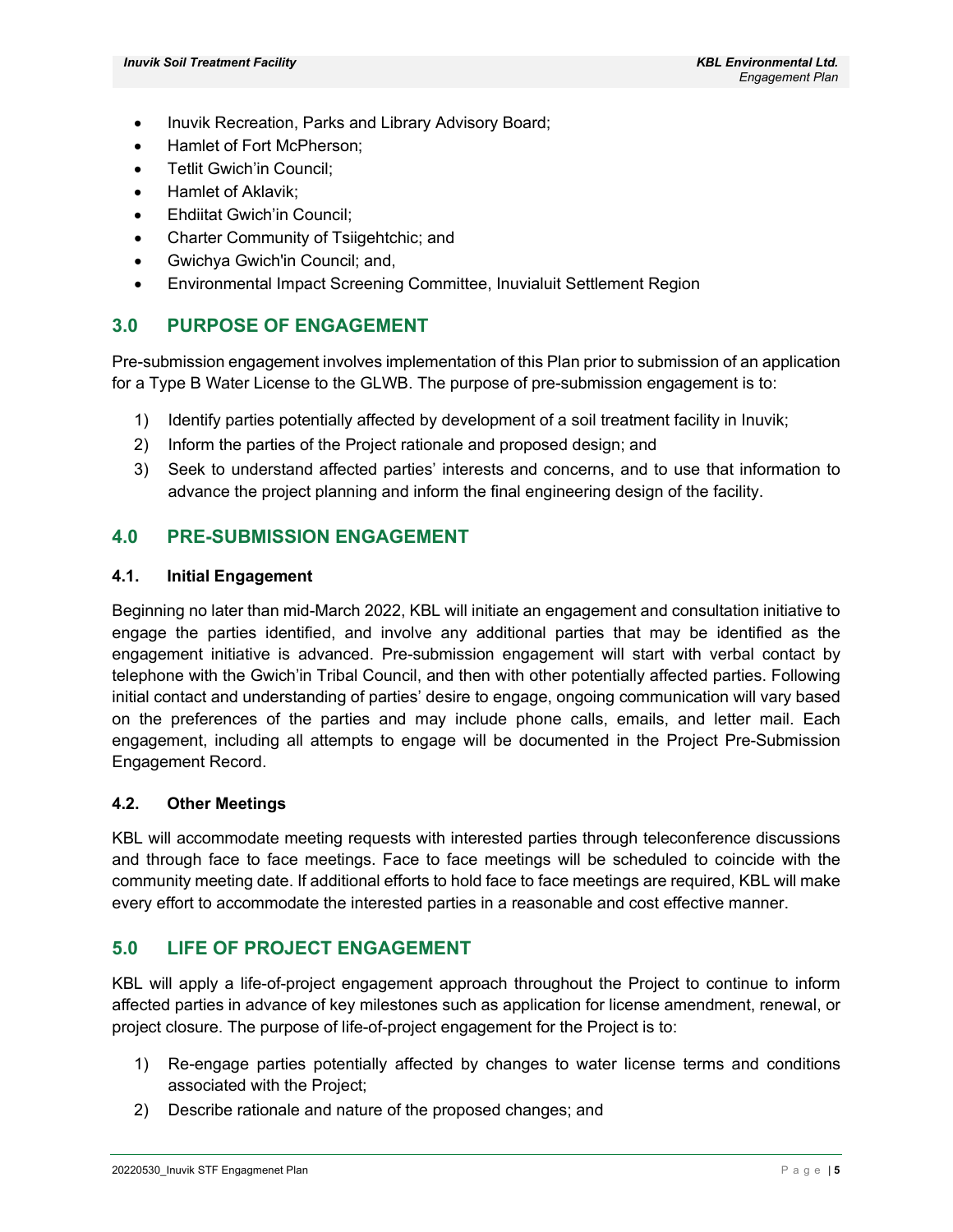3) Seek to understand affected parties' interests and concerns.

Life-of-project engagement will typically occur via email and may include notification and/or inclusion of regulatory filings, depending upon the interest and preferences of the affected parties.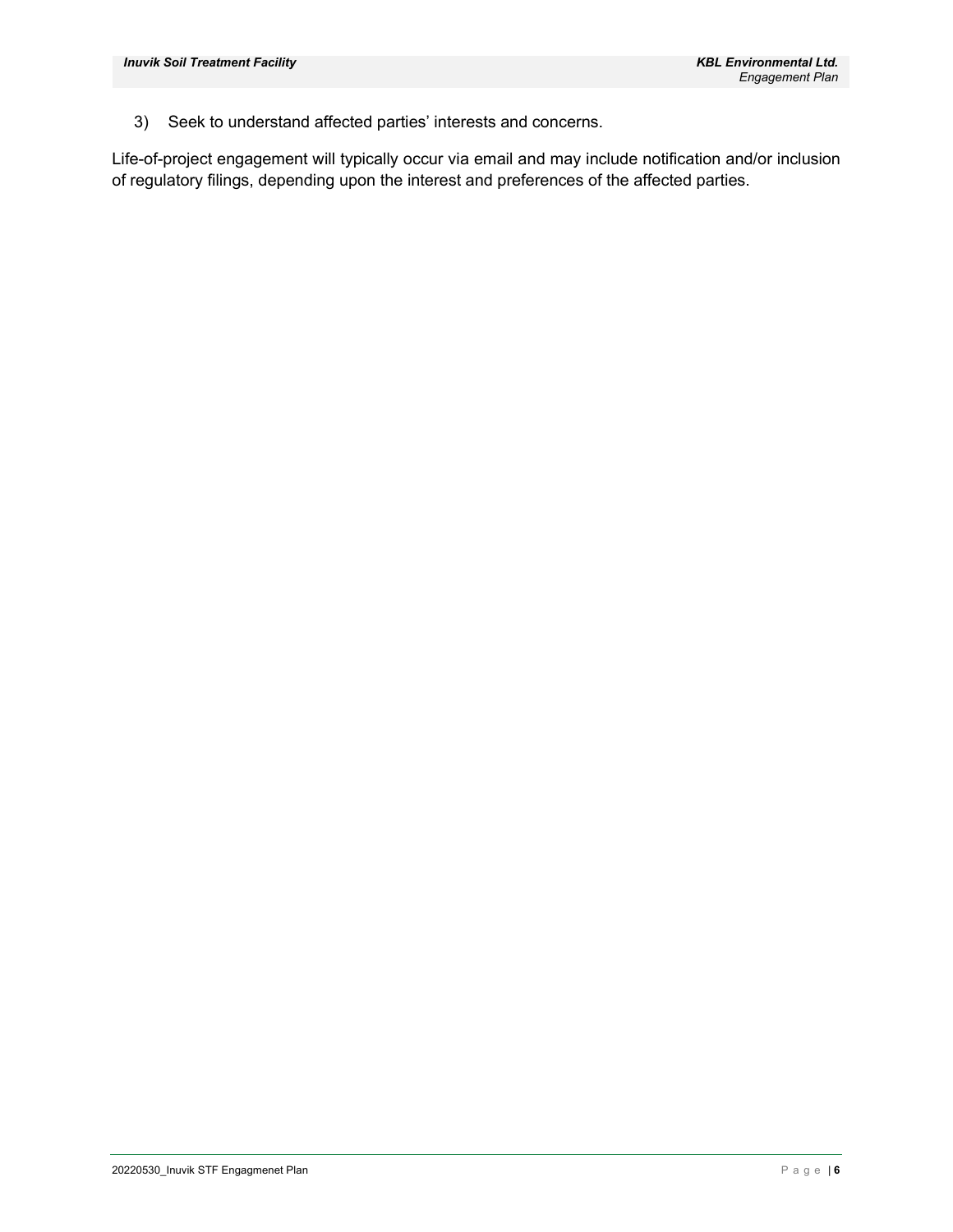| From:    | AlecSandra Macdonald <amacdonald@qlwb.com></amacdonald@qlwb.com> |
|----------|------------------------------------------------------------------|
| Sent:    | February 25, 2022 10:20 AM                                       |
| To:      | Katie Oliver                                                     |
| Subject: | RE: Water Licence G17L1-002 - Public Engagement                  |

Hi Katie,

Thanks for reaching out. Your first point of contact for Engagement within the Gwich'in Settlement Area is Leigh‐Ann Williams‐Jones at GTC Lands and Resources. She should be able to provide direction for your engagement activities. I also recommend contacting Nihtat Gwich'in Council and Inuvik Native Band, information below.

Gwich'in Tribal Council – Lands and Resources Director Leigh‐Ann Williams Jones leighann.williamsjones@gwichintribal.ca (867) – 777‐7927

Inuvik Native Band Chief Robert Charlie chief@inuviknativeband.ca (867) 777‐5868

Nihtat Gwich'in Council (Inuvik) President Kelly McLeod president@nihtatgwichin.ca (867) 777‐6650

Please don't hesitate to reach out if you require any assistance as you move forward with your application.

Mahsi, **AlecSandra Macdonald** Regulatory Specialist **Gwich'in Land and Water Board** Alex Moses‐Greenland Building | 105 Veterans Way P.O. Box 2018 | Inuvik, NT | X0E 0T0 (867) 777‐4954  $\textcircled{a}$  amacdonald@glwb.com | www.glwb.com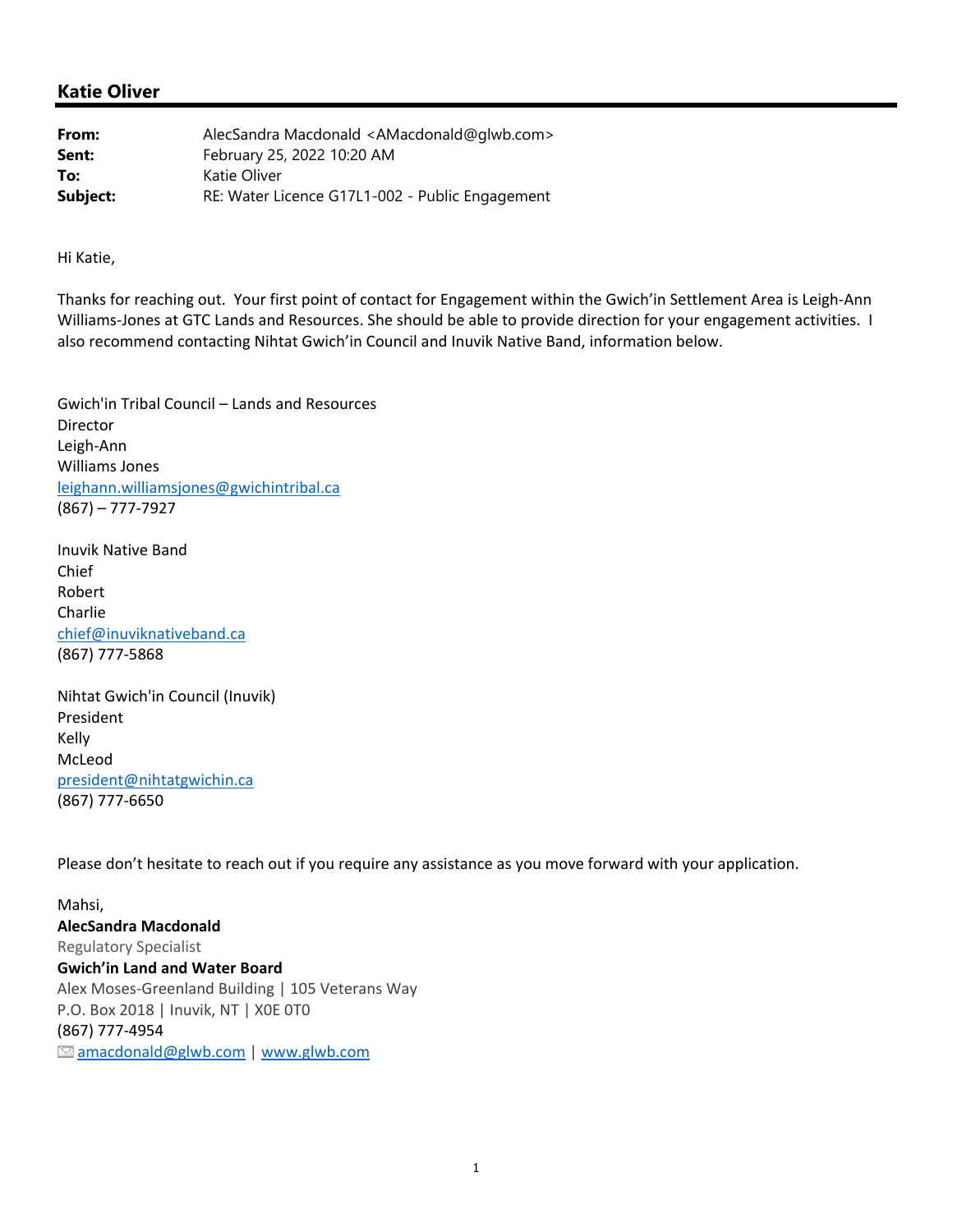

All correspondence to the Board, including emails, letters, faxes and attachments are public documents and may be posted to the public registry.

**From:** Katie Oliver <koliver@kblenv.com> **Sent:** February 24, 2022 8:33 AM **To:** AlecSandra Macdonald <AMacdonald@glwb.com> **Subject:** Water Licence G17L1‐002 ‐ Public Engagement

Good Morning AlecSandra;

We are preparing to renew our Water Licence (G17L1-002) for the Inuvik Soil Treatment Facility. Would you please forward me the list of GLWB ‐ Engagement Contacts?

Thank you;



## **Katie Oliver, MBA, CET, PMP**

**General Manager, Environmental Consulting**

**m:** 780.893.3305 **d:** 587.601.5736 **p:** 780.452.7779 **f:** 866.316.7991

3909, 68 Avenue Leduc, AB T9E 0Z4

kblenv.com

*This email and any accompanying attachments may contain confidential information and are intended only for the named recipients. Content may not be used or relied upon by any party other than KBL's client unless otherwise authorized in writing by KBL. Any unauthorized use of information contained in this email is at the sole risk of the user. If you have received this email in error, please notify the sender and destroy the email.*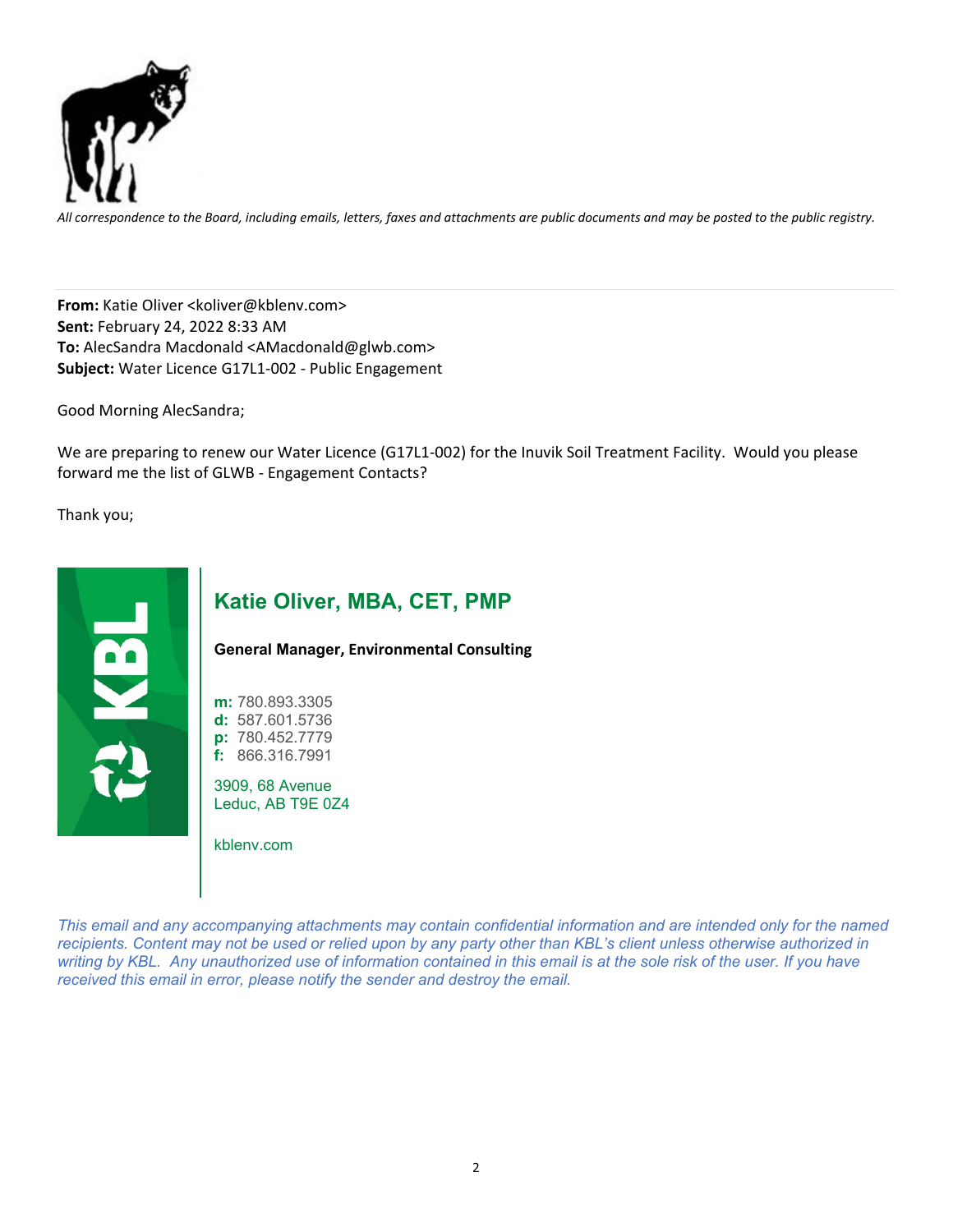| From:    | Katie Oliver                                           |
|----------|--------------------------------------------------------|
| Sent:    | February 28, 2022 10:25 AM                             |
| To:      | leighann.williamsjones@gwichintribal.ca                |
| Subject: | KBL Inuvik Soil Treatment Facility Renewal (G17L1-002) |

Good Morning Leigh‐Ann;

KBL Environmental Ltd. (KBL) will be submitting a renewal application of the Inuvik Soil Treatment Facility Type B Water License (G17L1‐002) to the Gwich'in Land and Water Board. The renewal does not contemplate any significant changes to the design or operation of the facility. The Gwich'in Land and Water Board recommended I reach out to you for further direction on engagement activities prior to the submission of the application.

If you have any questions or concerns about the proposed project, please contact me. KBL welcomes the opportunity to discuss the project with you in advance of our renewal submission.

Regards,



## **Katie Oliver, MBA, CET, PMP**

**General Manager, Environmental Consulting**

**m:** 780.893.3305 **d:** 587.601.5736 **p:** 780.452.7779 **f:** 866.316.7991

3909, 68 Avenue Leduc, AB T9E 0Z4

kblenv.com

*This email and any accompanying attachments may contain confidential information and are intended only for the named recipients. Content may not be used or relied upon by any party other than KBL's client unless otherwise authorized in writing by KBL. Any unauthorized use of information contained in this email is at the sole risk of the user. If you have received this email in error, please notify the sender and destroy the email.*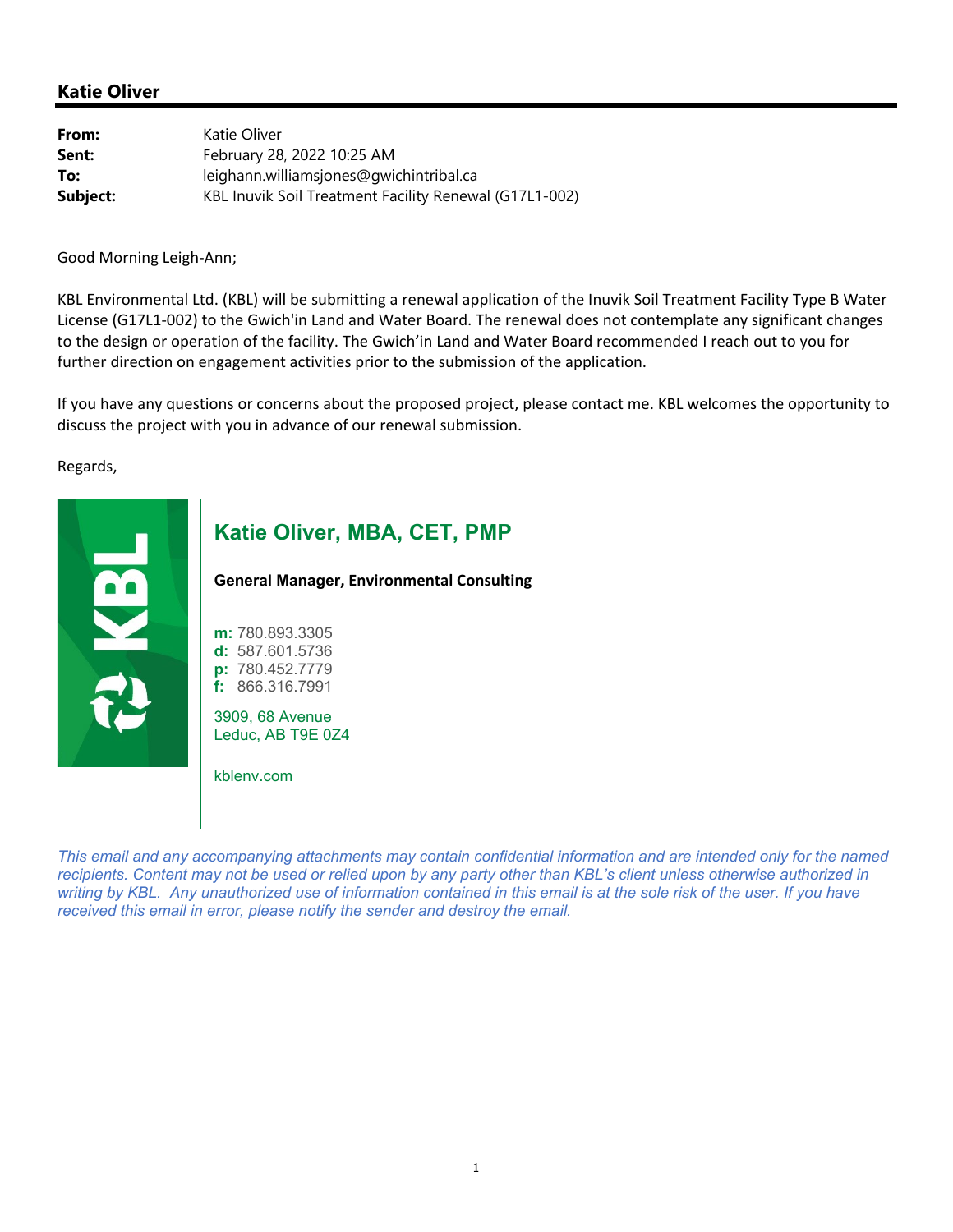| From:    | Katie Oliver                                           |
|----------|--------------------------------------------------------|
| Sent:    | February 28, 2022 10:25 AM                             |
| To:      | chief@inuviknativeband.ca                              |
| Subject: | KBL Inuvik Soil Treatment Facility Renewal (G17L1-002) |

Good Morning Chief Robert;

KBL Environmental Ltd. (KBL) will be submitting a renewal application of the Inuvik Soil Treatment Facility Type B Water License (G17L1‐002) to the Gwich'in Land and Water Board. Your organization has been identified as potentially having an interest in the project. In accordance with the Engagement Plan associated with this renewal, this email serves to inform you o KBL's renewal of our water licence. The renewal does not contemplate any significant changes to the design or operation of the facility.

If you have any questions or concerns about the proposed project, please contact me. KBL welcomes the opportunity to discuss the project with you in advance of our renewal submission.

Regards,



### **Katie Oliver, MBA, CET, PMP**

**General Manager, Environmental Consulting**

**m:** 780.893.3305 **d:** 587.601.5736 **p:** 780.452.7779 **f:** 866.316.7991

3909, 68 Avenue Leduc, AB T9E 0Z4

kblenv.com

*This email and any accompanying attachments may contain confidential information and are intended only for the named recipients. Content may not be used or relied upon by any party other than KBL's client unless otherwise authorized in*  writing by KBL. Any unauthorized use of information contained in this email is at the sole risk of the user. If you have *received this email in error, please notify the sender and destroy the email.*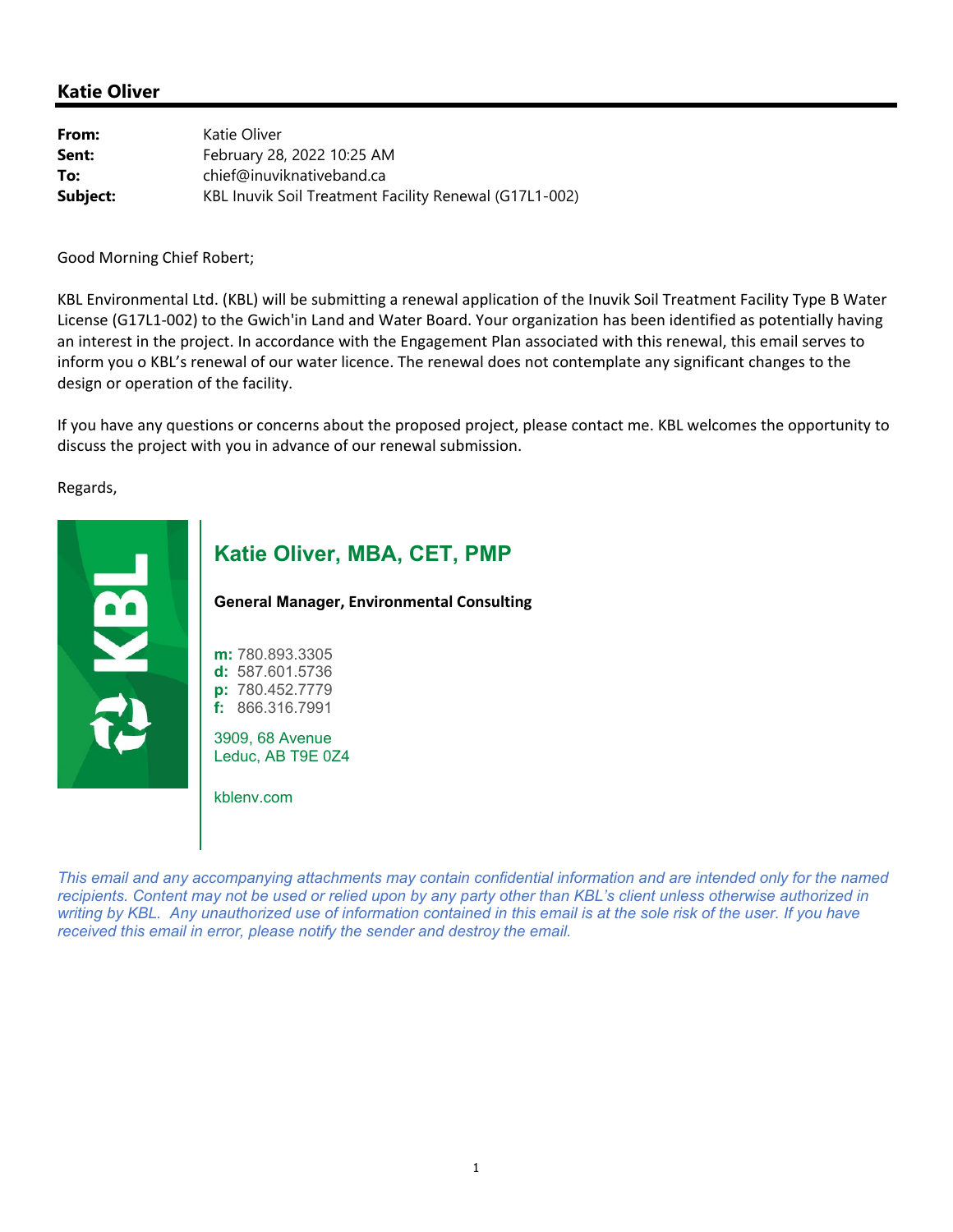| From:    | Katie Oliver                                           |
|----------|--------------------------------------------------------|
| Sent:    | February 28, 2022 10:25 AM                             |
| To:      | president@nihtatqwichin.ca                             |
| Subject: | KBL Inuvik Soil Treatment Facility Renewal (G17L1-002) |

Good Morning Kelly;

KBL Environmental Ltd. (KBL) will be submitting a renewal application of the Inuvik Soil Treatment Facility Type B Water License (G17L1‐002) to the Gwich'in Land and Water Board. Your organization has been identified as potentially having an interest in the project. In accordance with the Engagement Plan associated with this renewal, this email serves to inform you o KBL's renewal of our water licence. The renewal does not contemplate any significant changes to the design or operation of the facility.

If you have any questions or concerns about the proposed project, please contact me. KBL welcomes the opportunity to discuss the project with you in advance of our renewal submission.

Regards,



## **Katie Oliver, MBA, CET, PMP**

**General Manager, Environmental Consulting**

**m:** 780.893.3305 **d:** 587.601.5736 **p:** 780.452.7779 **f:** 866.316.7991

3909, 68 Avenue Leduc, AB T9E 0Z4

kblenv.com

*This email and any accompanying attachments may contain confidential information and are intended only for the named recipients. Content may not be used or relied upon by any party other than KBL's client unless otherwise authorized in*  writing by KBL. Any unauthorized use of information contained in this email is at the sole risk of the user. If you have *received this email in error, please notify the sender and destroy the email.*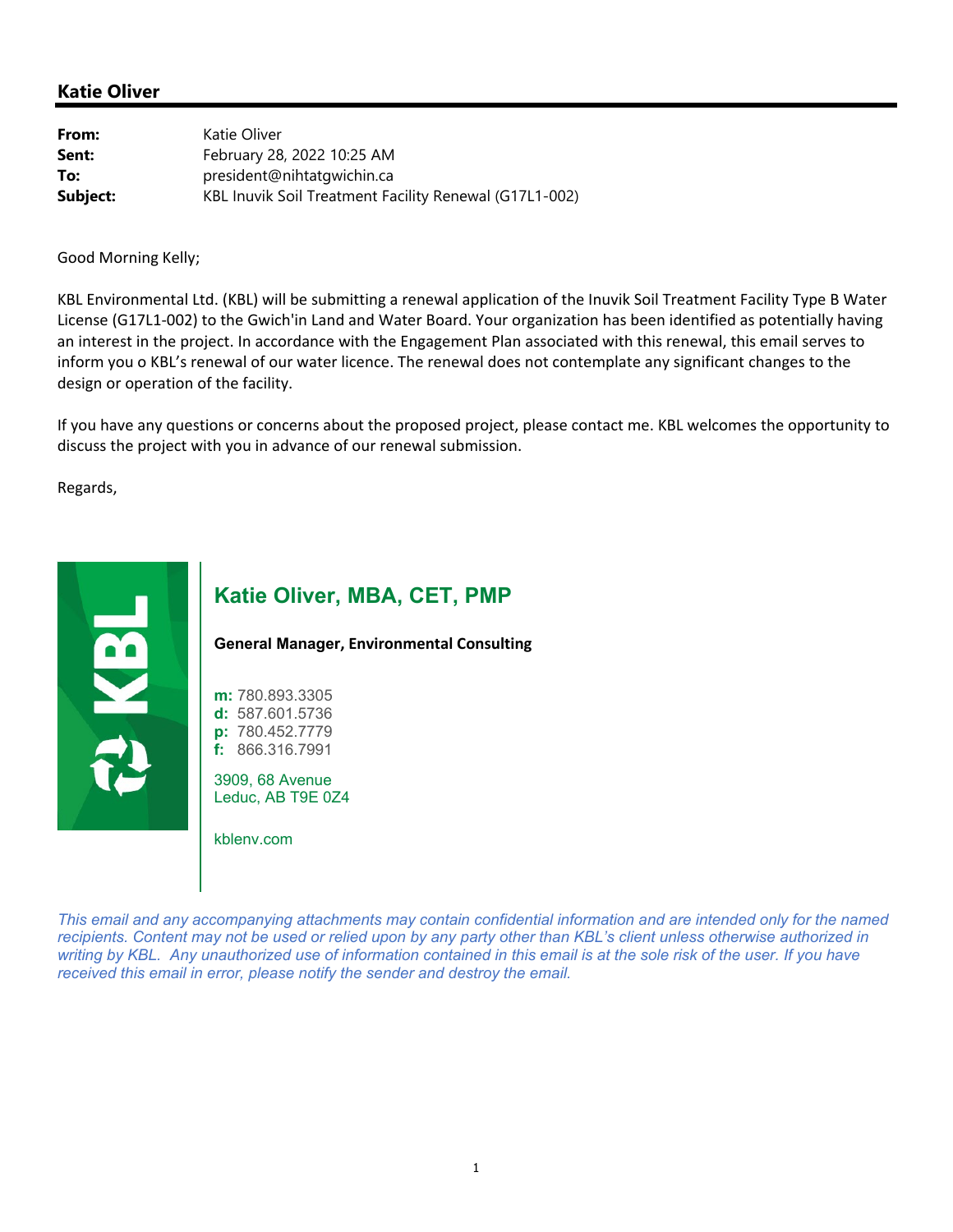| From:        | <b>Christina Martin</b>                                    |
|--------------|------------------------------------------------------------|
| To:          | <b>Katie Oliver</b>                                        |
| $Cc$ :       | Leigh-Ann Williams-Jones                                   |
| Subject:     | RE: KBL Inuvik Soil Treatment Facility Renewal (G17L1-002) |
| Date:        | May 9, 2022 9:43:56 AM                                     |
| Attachments: | image001.png                                               |

Good morning Katie,

We would like to let you know that no follow-up questions or concerns were brought to the GTC's Lands & Resources attention re. our information session with you..

From our perspective, please consider KBL's pre-engagement consultations with the GTC to be complete.

We look forward to reviewing your LUP application and will be in touch with any future questions.

Thank you for your time, and have a great day,



**Christina Martin Lands & Resources Coordinator GWICH'IN TRIBAL COUNCIL** P: 867-777-7925 F: 867-777-7919 E: [Christina.Martin@gwichintribal.ca](mailto:Christina.Martin@gwichintribal.ca) Gwich'in Land, Culture & Economy for a Better Future.

**From:** Katie Oliver <koliver@kblenv.com> **Sent:** April 25, 2022 11:46 AM **To:** Christina Martin <Christina.Martin@gwichintribal.ca> **Cc:** Leigh-Ann Williams-Jones <LeighAnn.WilliamsJones@gwichintribal.ca> **Subject:** RE: KBL Inuvik Soil Treatment Facility Renewal (G17L1-002)

Hi Christina;

Thursday at 3pm works perfectly. Is there anything I should prepare or specific questions you may have that I can prepare in advance?

Thanks;

Thank you | Merci | Mársı | Kinanāskomitin | Ha̯i' | Quana | Qujannamiik | Quyanainni | Máhsı | Máhsı | Mahsì

**Katie Oliver, MBA, CET, PMP**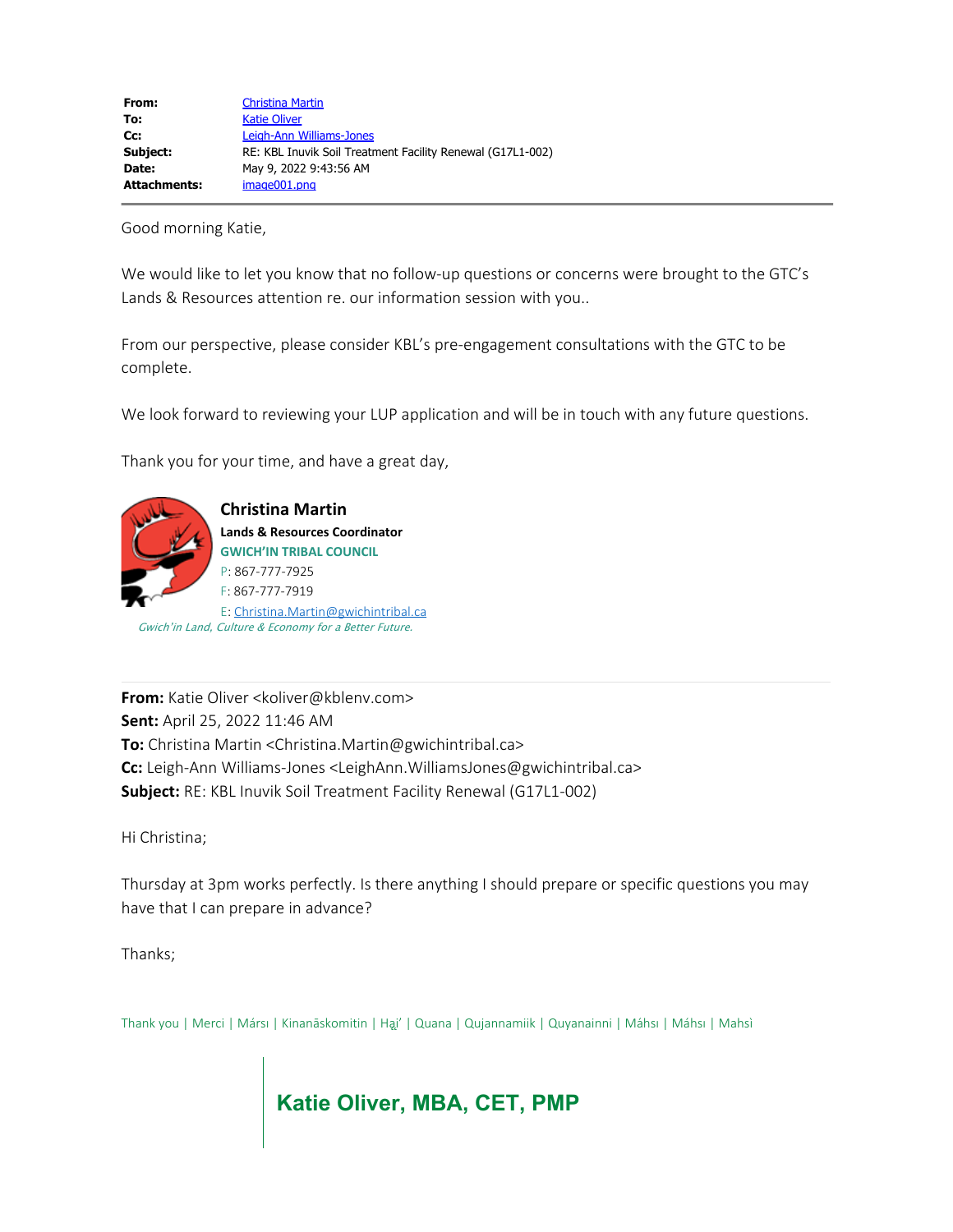

#### **General Manager, Environmental Consulting**

**m:** 780.893.3305 **d:** 587.601.5736 **p:** 780.452.7779 **f:** 866.316.7991

3909, 68 Avenue Leduc, AB T9E 0Z4

[kblenv.com](http://kblenv.com/)

*This email and any accompanying attachments may contain confidential information and are intended only for the named recipients. Content may not be used or relied upon by any party other than KBL's client unless otherwise authorized in writing by KBL. Any unauthorized use of information contained in this email is at the sole risk of the user. If you have received this email in error, please notify the sender and destroy the email.*

**From:** Christina Martin [<Christina.Martin@gwichintribal.ca](mailto:Christina.Martin@gwichintribal.ca)> **Sent:** April 25, 2022 11:44 AM **To:** Katie Oliver [<koliver@kblenv.com](mailto:koliver@kblenv.com)> **Cc:** Leigh-Ann Williams-Jones [<LeighAnn.WilliamsJones@gwichintribal.ca](mailto:LeighAnn.WilliamsJones@gwichintribal.ca)> **Subject:** RE: KBL Inuvik Soil Treatment Facility Renewal (G17L1-002)

Good morning Katie,

Would you be available for an online meeting with myself and our Lands and Resources Manager, Leigh-Ann, on Thursday afternoon (April 28<sup>th</sup>)? Suggesting 3:00 MT.

If so, I'll send along a Teams meeting invitation.

Thank you,



**Christina Martin Lands & Resources Coordinator GWICH'IN TRIBAL COUNCIL** P: 867-777-7925 F: 867-777-7919 E: [Christina.Martin@gwichintribal.ca](mailto:Christina.Martin@gwichintribal.ca) Gwich'in Land, Culture & Economy for a Better Future.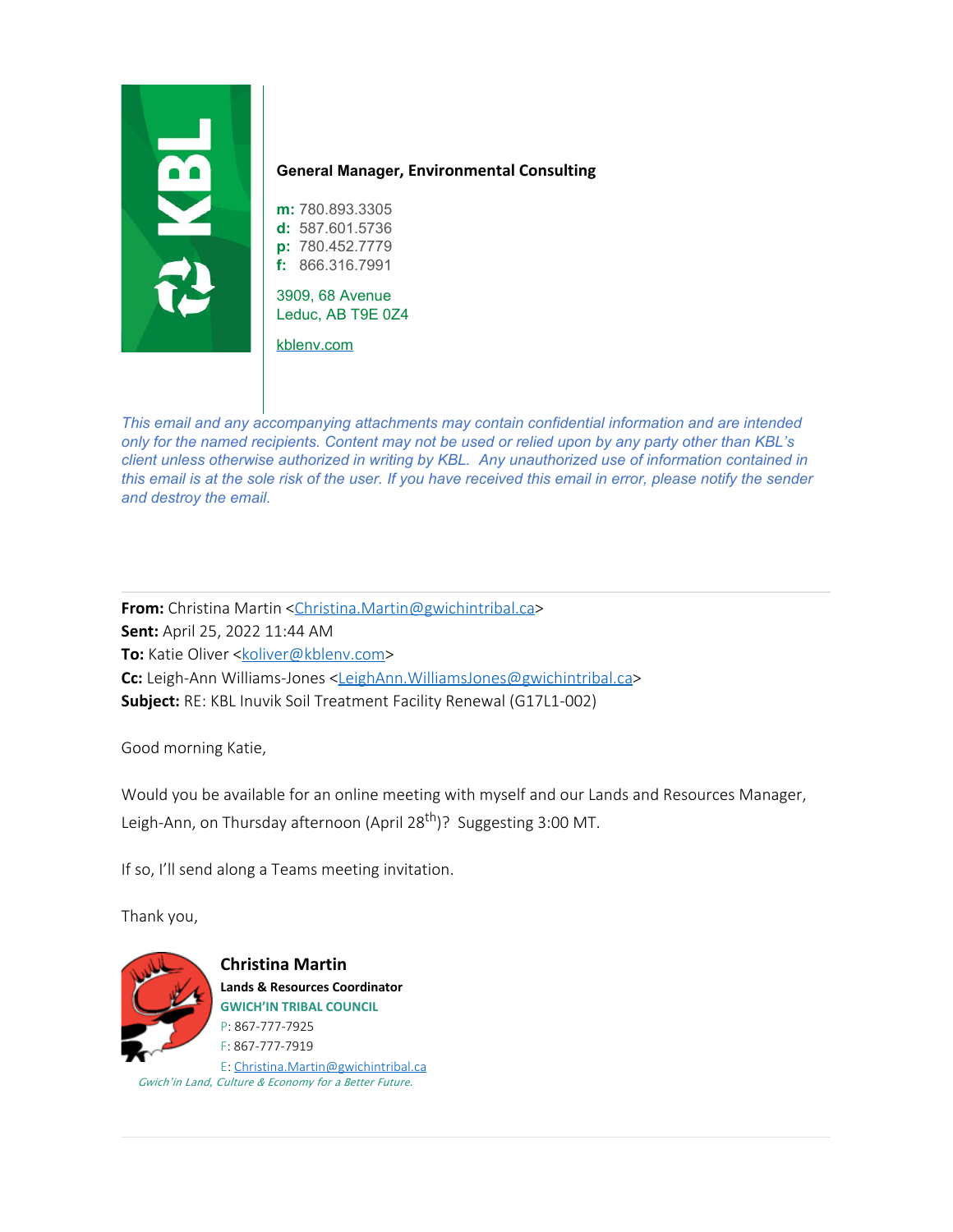**From:** Katie Oliver [<koliver@kblenv.com](mailto:koliver@kblenv.com)> **Sent:** April 21, 2022 10:17 AM **To:** Christina Martin [<Christina.Martin@gwichintribal.ca](mailto:Christina.Martin@gwichintribal.ca)> **Cc:** Leigh-Ann Williams-Jones [<LeighAnn.WilliamsJones@gwichintribal.ca](mailto:LeighAnn.WilliamsJones@gwichintribal.ca)> **Subject:** RE: KBL Inuvik Soil Treatment Facility Renewal (G17L1-002)

Hi Christina;

I am available to meet tomorrow afternoon, or next week on Monday or Tuesday afternoon or anytime Thursday and Friday.

Thanks;



*This email and any accompanying attachments may contain confidential information and are intended only for the named recipients. Content may not be used or relied upon by any party other than KBL's client unless otherwise authorized in writing by KBL. Any unauthorized use of information contained in this email is at the sole risk of the user. If you have received this email in error, please notify the sender and destroy the email.*

**From:** Christina Martin [<Christina.Martin@gwichintribal.ca](mailto:Christina.Martin@gwichintribal.ca)> **Sent:** April 21, 2022 9:37 AM **To:** Katie Oliver [<koliver@kblenv.com](mailto:koliver@kblenv.com)> **Cc:** Leigh-Ann Williams-Jones [<LeighAnn.WilliamsJones@gwichintribal.ca](mailto:LeighAnn.WilliamsJones@gwichintribal.ca)> **Subject:** FW: KBL Inuvik Soil Treatment Facility Renewal (G17L1-002)

Good morning Katie,

Thank you | Merci | Mársı | Kinanāskomitin | Ha̯i' | Quana | Qujannamiik | Quyanainni | Máhsı | Máhsı | Mahsì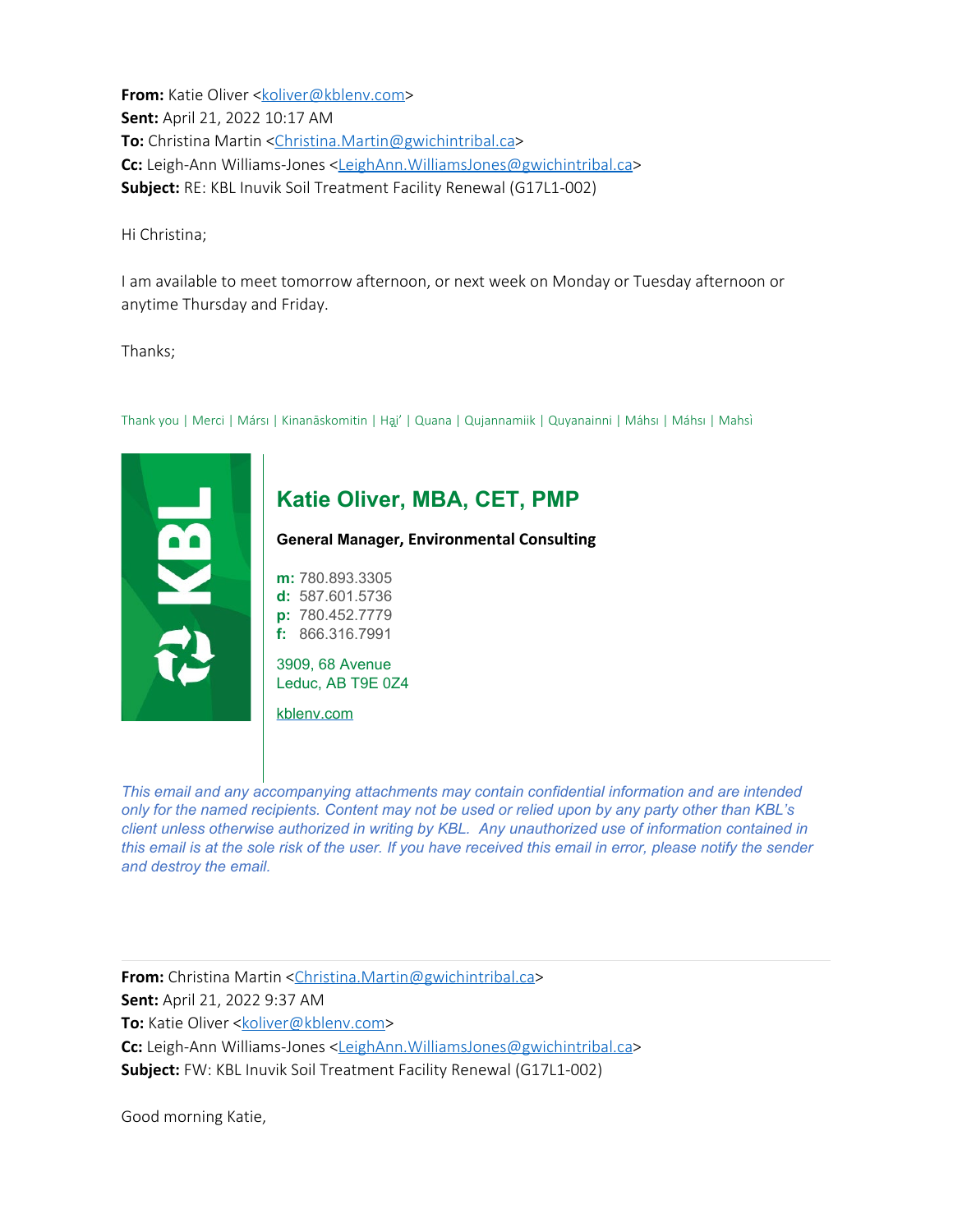My name is Christina, I'm the Lands and Resources Coordinator at the Gwich'in Tribal Council. Please accept my apologies for my delayed response to you. We appreciate that you reached out to us to regarding the Water Licence Renewal at the soil treatment facility.

We would like to request a meeting with KBL and our Lands Department and invite the Nihtat Renewable Resource Council and Nihtat Gwich'in Council to join us.

I'll get back to you with availabilities and please let me know yours; we could set it up either inperson with KBL's local personnel, or virtually.

Thank you,



**Christina Martin Lands & Resources Coordinator GWICH'IN TRIBAL COUNCIL** P: 867-777-7925 F: 867-777-7919 E: [Christina.Martin@gwichintribal.ca](mailto:Christina.Martin@gwichintribal.ca) Gwich'in Land, Culture & Economy for a Better Future.

**From:** Katie Oliver [<koliver@kblenv.com](mailto:koliver@kblenv.com)> **Sent:** Monday, February 28, 2022 10:25 AM **To:** Leigh-Ann Williams-Jones [<LeighAnn.WilliamsJones@gwichintribal.ca](mailto:LeighAnn.WilliamsJones@gwichintribal.ca)> **Subject:** KBL Inuvik Soil Treatment Facility Renewal (G17L1-002)

Good Morning Leigh-Ann;

KBL Environmental Ltd. (KBL) will be submitting a renewal application of the Inuvik Soil Treatment Facility Type B Water License (G17L1-002) to the Gwich'in Land and Water Board. The renewal does not contemplate any significant changes to the design or operation of the facility. The Gwich'in Land and Water Board recommended I reach out to you for further direction on engagement activities prior to the submission of the application.

If you have any questions or concerns about the proposed project, please contact me. KBL welcomes the opportunity to discuss the project with you in advance of our renewal submission.

Regards,

# **Katie Oliver, MBA, CET, PMP**

**General Manager, Environmental Consulting**

**m:** 780.893.3305